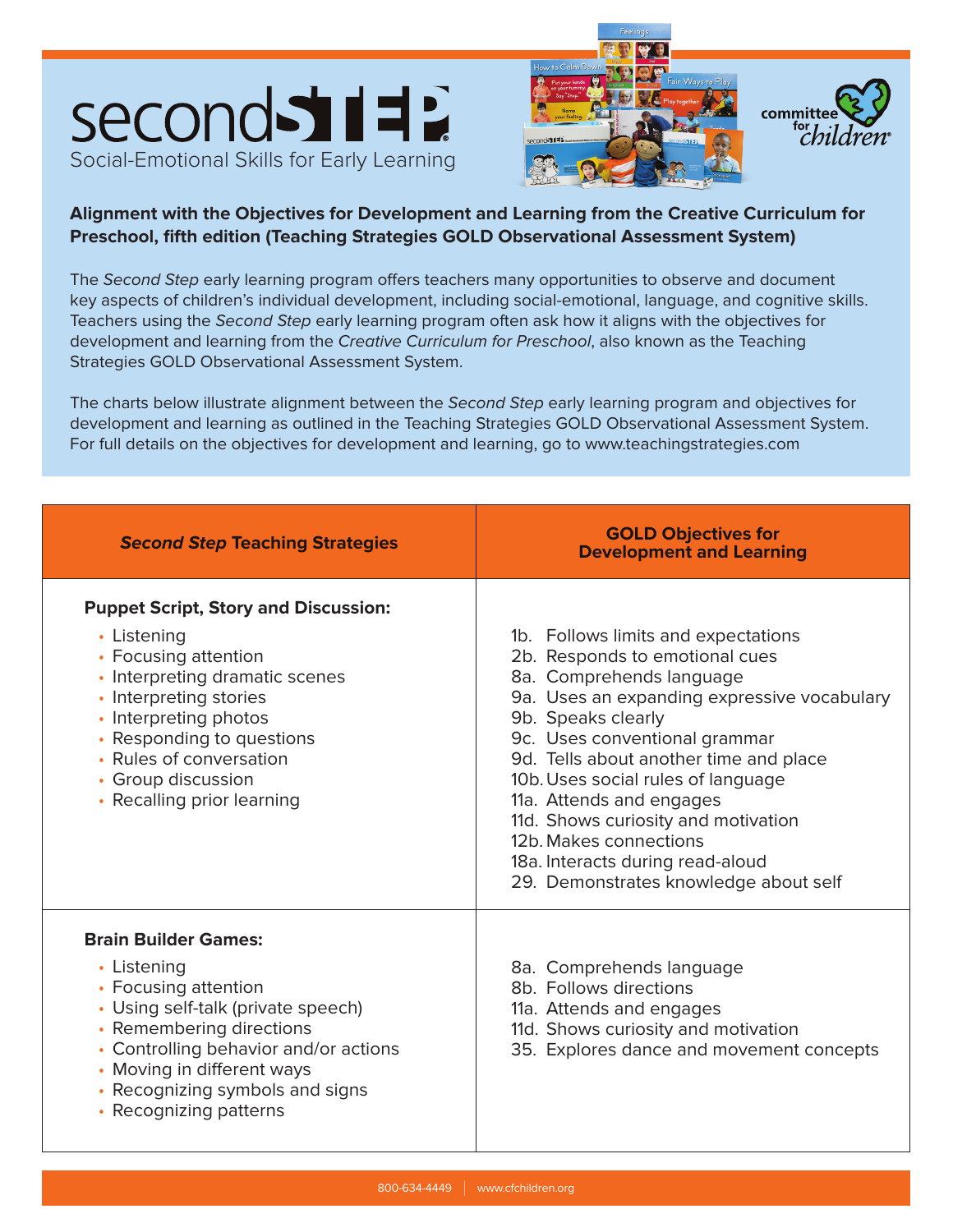| <b>Second Step Teaching Strategies</b>                                                                                                                                               | <b>GOLD Objectives for</b><br><b>Development and Learning</b>                                                                                                                                                                                                                                                                                        |  |
|--------------------------------------------------------------------------------------------------------------------------------------------------------------------------------------|------------------------------------------------------------------------------------------------------------------------------------------------------------------------------------------------------------------------------------------------------------------------------------------------------------------------------------------------------|--|
| <b>Feelings Cards and Feelings Poster:</b><br>· Identifying feelings using visual cues<br>• Naming feelings<br>• Recognizing similarities and differences                            | 2b. Responds to emotional cues<br>8a. Comprehends language<br>9a. Uses an expanding expressive vocabulary<br>9b. Speaks clearly<br>9c. Uses conventional grammar<br>9d. Tells about another time and place<br>10a. Engages in conversations<br>10b. Uses social rules of language<br>12b. Makes connections<br>29. Demonstrates knowledge about self |  |
| Songs:<br>• Learning to sing a melody<br>• Learning lyrics to songs<br>• Recognizing different musical instruments                                                                   | 34. Explores musical concepts and expression                                                                                                                                                                                                                                                                                                         |  |
| <b>Skill-Practice Activities:</b><br>• Listening<br>• Focusing attention<br>• Responding to questions<br>• Rules of conversation<br>• Group discussion<br>• Recalling prior learning | 1b. Follows limits and expectations<br>2a. Forms relationships with adults<br>8a. Comprehends language<br>9a. Uses an expanding expressive vocabulary<br>9b Speaks clearly<br>9c. Uses conventional grammar<br>11a. Attends and engages<br>11d. Shows curiosity and motivation                                                                       |  |